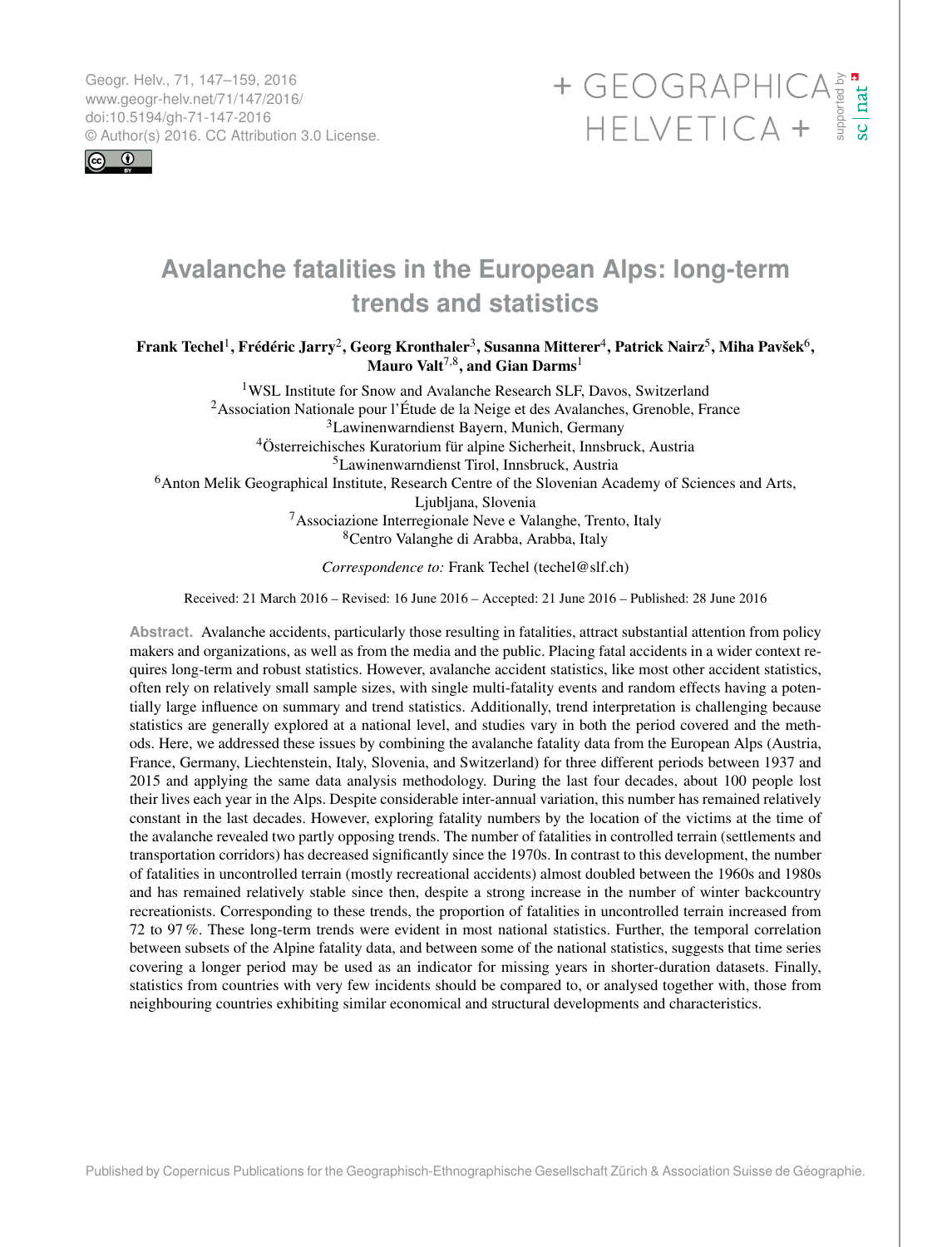#### **1 Introduction**

For centuries, snow avalanches have been a hazard to people living, working, travelling, and recreating in the Alps [\(Lat](#page-11-0)[ernser and Pfister,](#page-11-0) [1997;](#page-11-0) [Ancey et al.,](#page-9-0) [1998\)](#page-9-0). The earliest documented measures to reduce the avalanche risk to people and objects in the Alps go back to at least the 14th century (e.g. laws to protect forests above avalanche-endangered settlements; [Margreth,](#page-11-1) [2004\)](#page-11-1). In the 20th century, the protection of settlements and transportation corridors was intensified (e.g. [WSL,](#page-12-0) [2000;](#page-12-0) [Höller,](#page-10-0) [2007\)](#page-10-0). At the same time, the increased recreational use of the Alps, and subsequently more recreationists dying in avalanches, necessitated further developments, for instance in avalanche rescue and avalanche education. The effectiveness of preventive measures (e.g. [Fuchs](#page-10-1) [et al.,](#page-10-1) [2004\)](#page-10-1), avalanche rescue equipment (e.g. [Tschirky](#page-11-2) [et al.,](#page-11-2) [2000;](#page-11-2) [Brugger et al.,](#page-10-2) [2001;](#page-10-2) [Haegeli et al.,](#page-10-3) [2014\)](#page-10-3), avalanche education and publicly available avalanche forecasts (e.g. [Etter et al.,](#page-10-4) [2008;](#page-10-4) [Harvey and Zweifel,](#page-10-5) [2008;](#page-10-5) [Valt](#page-11-3) [and Pivot,](#page-11-3) [2013\)](#page-11-3), or rule-based decision frameworks (e.g. [Munter,](#page-11-4) [1997;](#page-11-4) [McCammon and Hägeli,](#page-11-5) [2007\)](#page-11-5) is often explored using avalanche accident statistics as the fundamental data source.

When and where an avalanche accident occurs relies not only on snowpack and avalanche conditions (e.g. [Jamieson](#page-10-6) [et al.,](#page-10-6) [2010;](#page-10-6) [Harvey,](#page-10-7) [2002;](#page-10-7) [Valt,](#page-11-6) [2009\)](#page-11-6) but also on the number of exposed elements [\(Techel et al.,](#page-11-7) [2015b\)](#page-11-7). Whether an avalanche results in a fatality depends on the size of the avalanche, the location of the victim in relation to the avalanche, and terrain obstacles, which might cause severe traumatic injuries [\(Brugger et al.,](#page-10-2) [2001;](#page-10-2) [Jamieson and Jones,](#page-10-8) [2015\)](#page-10-8). In addition, accidents in general, are considered unexpected and "unpredictable" [\(Fridstrom et al.,](#page-10-9) [1995,](#page-10-9) p. 2) and are therefore, to a certain degree, considered random events.

The interpretation of avalanche accident data is further complicated because statistics often rely on a relatively small number of events (e.g. 153 reported avalanche accidents involving people in Switzerland in 2014/2015 [\(Techel et al.,](#page-11-8) [2015a\)](#page-11-8), compared to 17 803 traffic accidents in Switzerland in 2014; [Bundesamt für Statistik,](#page-10-10) [2016\)](#page-10-10). Further, the severity of incidents influences the reporting rate: accidents resulting in casualties are generally well reported and documented, and less-severe incidents are often underreported (e.g. [Meis](#page-11-9)[ter,](#page-11-9) [1987;](#page-11-9) [Edgerly,](#page-10-11) [2010;](#page-10-11) [Jamieson and Jones,](#page-10-8) [2015\)](#page-10-8). Additionally, regional and temporal variations in the reporting rate must be considered [\(Techel and Zweifel,](#page-11-10) [2013\)](#page-11-10). Lastly, data interpretation is challenging because avalanche accident statistics are normally compiled and explored at a national level, each considering different periods and datasets, and apply variable data exploration methods (e.g. [Page et al.,](#page-11-11) [1999;](#page-11-11) [Valt,](#page-11-6) [2009;](#page-11-6) [Jarry,](#page-10-12) [2011\)](#page-10-12). Data aggregation at a larger level, such as statistics collected by the International Commission on Alpine Rescue (ICAR-CISA, e.g. [Etter et al.,](#page-10-13) [2004;](#page-10-13) [ICAR-CISA,](#page-10-14) [2016\)](#page-10-14), is rarely completed. Thus, it is not surprising that avalanche statistics, in particular those that cover only data from countries with few incidents and/or a short duration or with distinct cultural and social influences, sometimes show considerable differences. For instance, decreasing fatality numbers over time were noted in Switzerland (years 1977–2006; [Harvey and Zweifel,](#page-10-5) [2008\)](#page-10-5) and Italy (1985–2009; [Valt,](#page-11-6) [2009\)](#page-11-6), while in France no significant changes were observed (1971–1998; [Sivardiére,](#page-11-12) [1998\)](#page-11-12). [Etter et al.](#page-10-13) [\(2004\)](#page-10-13), who included the statistics from all the ICAR-CISA countries (including for instance North America) deduced trends based on a 20-year time series (1984– 2003). The authors concluded that there was an increase in the fatality numbers in Austria, and Switzerland, but they acknowledged that the catastrophic winter 1998/1999 probably had a large influence on this trend.

In the present study, we addressed these issues by aggregating and comparing the avalanche fatality data from seven Alpine countries. For all countries, we applied the same methodology and explored comparable periods. As data on the number of exposed elements were not available, we purely analysed the number of avalanche fatalities.

#### **2 Data and methods**

#### 2.1 Definition of avalanche accidents

The definition of an accident depends on the discipline investigated [\(Kirchsteiger,](#page-10-15) [1999\)](#page-10-15). Generally, accidents are defined based on adverse consequences (like fatal or non-fatal injury), by lost work time (occupational accidents, e.g. [ILO,](#page-10-16) [2012\)](#page-10-16), or by other damage inflicted (e.g. [Kirchsteiger,](#page-10-15) [1999\)](#page-10-15). For the purpose of this analysis, we defined an avalanche accident as one caused by a snow avalanche that resulted in at least one fatality. We excluded ice avalanches (like serac falls) and cornice falls where no snow avalanche was triggered. Roof avalanches were also excluded.

#### 2.2 Data

The data comprised avalanche fatality data from the Alpine regions in the seven countries Austria, France, Germany, Italy, Liechtenstein, Slovenia, and Switzerland. The national datasets differed in length, starting between the years 1937 and 1970 and continuing to 2015 (Table [1\)](#page-2-0), and in which details were available. As a minimum, each national time series provided information on the annual number of casualties that occurred at a given location and the activity of the victims when the accident occurred. Therefore, we restricted our analysis to these two parameters. Following feedback from the respective database managers, the data can be considered complete for the years shown in Table [1.](#page-2-0)

We limited the analysis to accidents occurring in the Alps, according to the definition of the Alps used in the [Alpine](#page-9-1) [Convention](#page-9-1) [\(2009\)](#page-9-1). Thus, avalanche fatalities occurring outside the Alpine regions, for example in the Vosges or Pyrenees (FRA), the Jura (CHE/FRA), the Black Forest (DEU),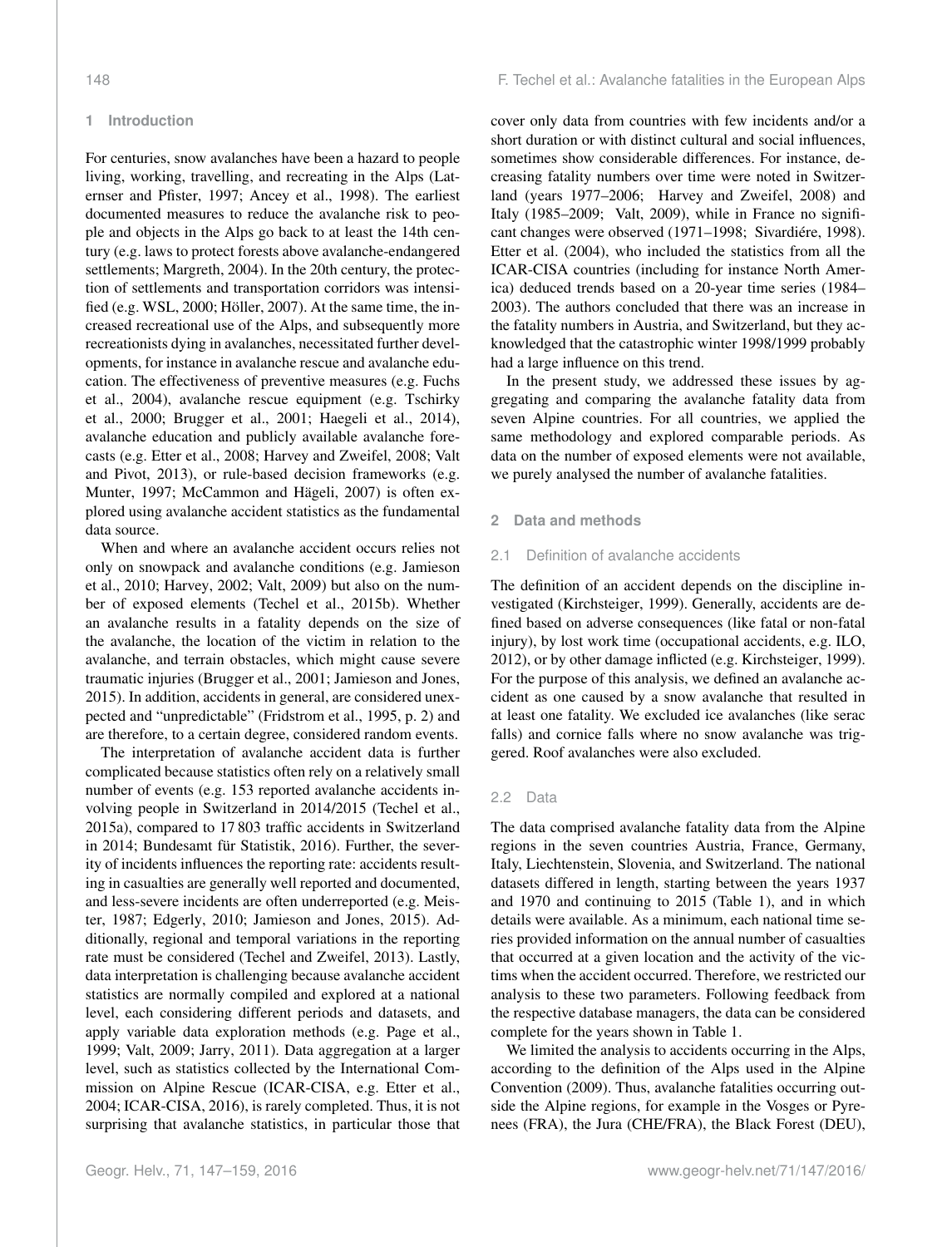<span id="page-2-0"></span>

| Country             | Period    | Data source                                                                                             | Mountain regions excluded                          | Proportion<br>of Alpine<br>surface |
|---------------------|-----------|---------------------------------------------------------------------------------------------------------|----------------------------------------------------|------------------------------------|
| AUT: Austria        | 1950-2015 | various sources*                                                                                        |                                                    | 28.7%                              |
| CHE: Switzerland    | 1937-2015 | WSL - Institut für Schnee- und<br>Jura<br>Lawinenforschung (SLF)                                        |                                                    | $13.2\%$                           |
| DEU: Germany        | 1967-2015 | Lawinenwarndienst Bayern                                                                                | <b>Black Forest</b>                                | 5.8%                               |
| <b>FRA</b> : France | 1970-2015 | Association Nationale pour l'Étude de<br>la Neige et des Avalanches (ANENA)                             | Pyrenees, Vosges, Jura,<br>Massif Central, Corsica | $21.4\%$                           |
| ITA: Italy          | 1967-2015 | Associazione Interregionale Neve e<br>Valanghe (AINEVA); Centro Valanghe<br>di<br>Arabba                | Apennines, Mediterranean<br>islands                | $27.2\%$                           |
| LIE: Liechtenstein  | 1970–2015 | Amt für Bevölkerungsschutz Liechten-<br>stein                                                           |                                                    | $0.08\%$                           |
| SVN: Slovenia       | 1950–2015 | Anton Melik Geographical Institute,<br>Research Centre of the Slovenian<br>Academy of Sciences and Arts |                                                    | $3.6\%$                            |

<sup>∗</sup> Data sources for Austria: [Höller](#page-10-0) [\(2007,](#page-10-0) [2015\)](#page-10-17); [Schaffhauser](#page-11-13) [\(1988\)](#page-11-13); [Luzian](#page-11-14) [\(1992,](#page-11-14) [2000\)](#page-11-15), Lawinenwarndienst Tirol, Österreichisches Kuratorium für alpine Sicherheit, [SLF](#page-11-16) [\(1950–1980\)](#page-11-16).

or the Apennines (ITA), were excluded (see also Table [1\)](#page-2-0). The Italian data for the years between 1967 and 1977, where no information on the geographical location was available, were treated as if all accidents had occurred in the Alpine region.

In the Northern Hemisphere, avalanche accident data are collected and analysed by hydrological year, which starts on 1 October and ends on 30 September. The notation we used refers to the hydrological year 1969/1970 as 1970.

Based on the availability of the data, we combined national statistics to obtain the largest possible dataset for each of three time intervals. We analysed fatality data spanning 79 years (Switzerland), 66 years (Austria, Slovenia, and Switzerland), and 46 years (all Alpine countries).

# 2.3 Accident location and activity

Avalanche fatalities were classified according to the location of the accident party at the time of the avalanche accident. This classification has been common practice for many decades (e.g. [Valla,](#page-11-17) [1984;](#page-11-17) [Meister,](#page-11-9) [1987\)](#page-11-9), and it is also used by ICAR-CISA (e.g. [Etter et al.,](#page-10-13) [2004;](#page-10-13) [ICAR-CISA,](#page-10-14) [2016\)](#page-10-14). Several categories of locations and activities are summarized within the two main groups controlled terrain and uncontrolled terrain (e.g. [Meister,](#page-11-9) [1987\)](#page-11-9):

- Controlled terrain fatalities involve people killed by avalanches within settlements or in isolated permanent or temporary buildings, as well as those killed while on transportation corridors (for instance roads, railways, ski runs, signed and groomed winter hiking trails). Victims typically belong to one of four groups: (i) people travelling or recreating on open or temporarily closed transportation corridors (e.g. a road user or a skier on a ski run), (ii) people working on open or closed transportation corridors (e.g. maintenance crews on roads, professional rescue teams), (iii) people inside or just outside buildings, and (iv) workers on high alpine building sites. Generally, some kind of authority (e.g. a road or ski area management or a communal avalanche commission) is responsible for the safety of people in these locations and must incorporate the appropriate avalanche safety measures to reduce the risk. These avalanches release in many cases naturally [\(Badoux](#page-10-18) [et al.,](#page-10-18) [2016\)](#page-10-18).
- Uncontrolled terrain covers terrain outside settlements and away from transportation corridors. Activities of victims killed in fatal accidents related to avalanches are mostly of the recreational type (e.g. hiking, mountaineering, ski- or snowshoe-touring and off-piste riding). Guided activities, rescue operations, and ski pa-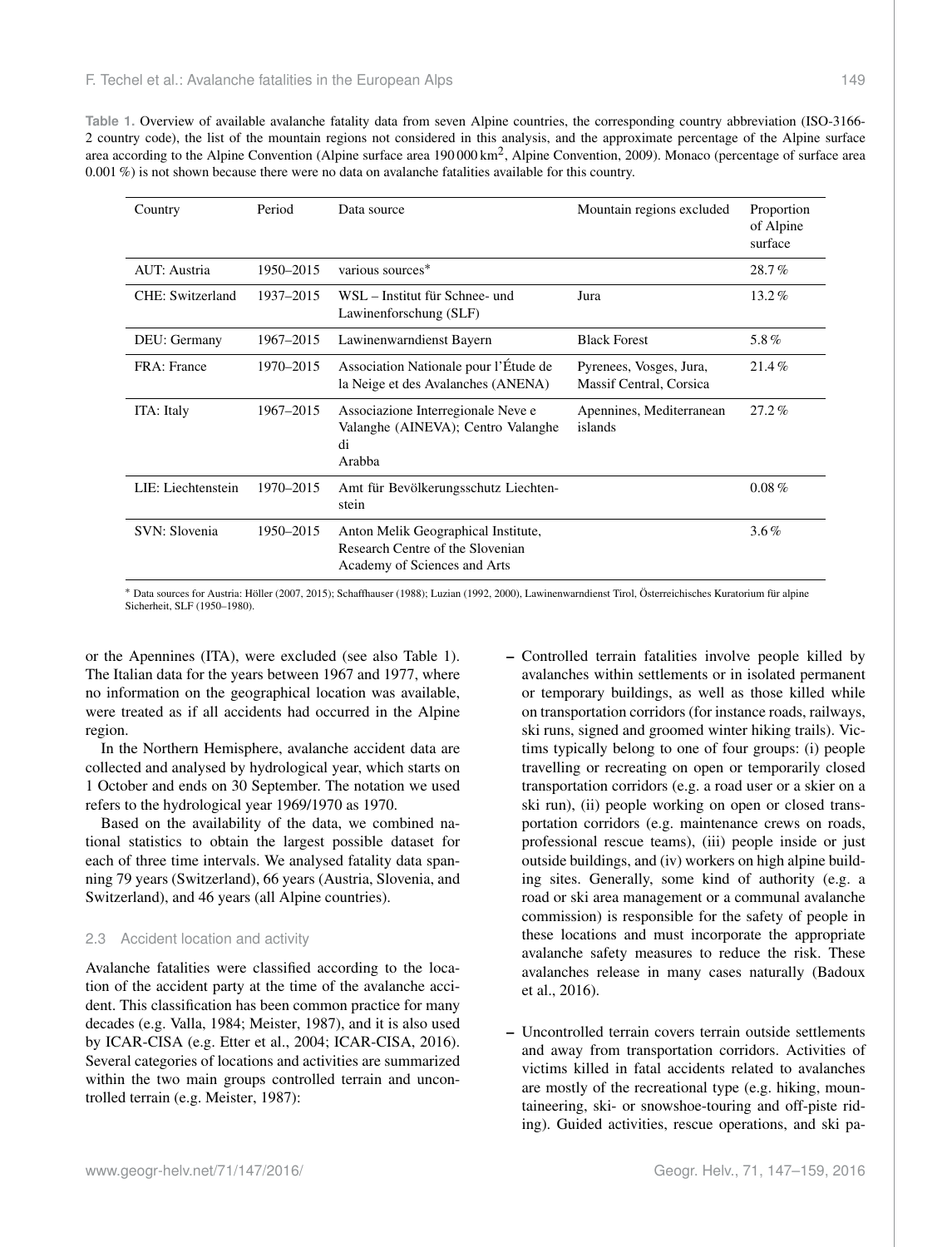trolling carried out away from transportation corridors and settlements also fall into this category. In uncontrolled terrain, the recreationists or the group's professional guide is responsible for assessing and mitigating the local avalanche danger. Thus, individuals are responsible for their personal safety while recreating or working in uncontrolled terrain [\(Stethem et al.,](#page-11-18) [2003,](#page-11-18) "voluntary risk", p. 496). In the vast majority of cases, accidental avalanches are triggered by the accident party [\(Schweizer and Lütschg,](#page-11-19) [2001\)](#page-11-19).

#### 2.4 Statistical methods

Mean, median, minimum, and maximum values were employed to describe the data.

Besides descriptive statistics, we were interested in longterm trends, serial correlation, significant peaks, and low points in the time series.

Auto-correlation: Each time series – those combining several countries as well as subsets of the data (e.g. uncontrolled terrain only or single countries) – was checked for autocorrelation [\(Venables and Ripley,](#page-11-20) [2002\)](#page-11-20). Significant autocorrelation with a lag of 1 to 5 years was common, particularly in the subsets controlled and uncontrolled terrain.

Inter-annual variability: The coefficient of variation (CV, ratio of standard deviation to mean; [Boslaugh and Watters,](#page-10-19) [2008\)](#page-10-19) was used as a measure of the annual variability of the fatality numbers compared to the long-term mean. We used the CV for the 46-year Alpine dataset  $(CV = 30\%)$  as a base value to compare the inter-annual variability of different time series. Specifically, we compared the proportion of years where the number of fatalities was within the  $\pm 30\%$ range of the respective time series' 46-year mean (rounded to the nearest integer).

Significant peaks and low points in the time series: Annual variability and serial correlation were observed in part of the data. For example, a significant lag of 12 years was found in the 79-year time series for uncontrolled terrain in Switzerland (positive correlation) and a lag of 11 years was found for the 46-year time series for uncontrolled terrain in the entire Alps (negative correlation). To account for these issues, running means and medians were calculated for 15 year periods. We consider these relatively robust measures for reducing the influence of single extreme years. The running means and medians were checked for significant peaks and low points using the turning point approach [\(Grosjean](#page-10-20) [and Ibanez,](#page-10-20) [2014\)](#page-10-20).

Cross-correlation between data subsets – e.g. correlation between the 66-year Swiss and Austrian datasets – was tested using a cross-correlation function [\(Venables and Rip](#page-11-20)[ley,](#page-11-20) [2002\)](#page-11-20).

Time series were examined for *monotonic trends* by applying the non-parametric Mann–Kendall trend test [\(Mann,](#page-11-21) [1945;](#page-11-21) [McLeod,](#page-11-22) [2011\)](#page-11-22).

Significant differences between populations were determined by applying the Wilcoxon rank-sum test [\(Boslaugh](#page-10-19) [and Watters,](#page-10-19) [2008\)](#page-10-19).

Test results were considered significant if  $p < 0.05$ .

The whole analysis was conducted using the statistics software R [\(R Core Team,](#page-11-23) [2016\)](#page-11-23).

#### **3 Results**

We present the results in three sections: the longest period (79 years) including just one country (CHE, Sect. [3.1\)](#page-3-0), followed by the 66-year period (AUT, CHE, SVN; Sect. [3.2\)](#page-4-0), and finally the 46-year period including data for the seven Alpine countries (Sect. [3.3\)](#page-4-1). Descriptive statistics, trends, and turning points are given for the respective subsets of the data. Additionally, we provide information on the crosscorrelation between countries.

# <span id="page-3-0"></span>3.1 Swiss Alps: 1937–2015

During the 79 years in this time series (1937–2015), 1958 people lost their lives in avalanches in the Swiss Alps, with an annual mean of 24.8 per year (median 23, min 1, max 99). The overall number of avalanche fatalities showed no significant temporal trend. Several turning points in the dataset were identified, the most prominent being the minimum in 1953 (years 1946–1960: median 13, mean 20) followed by an almost continuous increase until the 1970s and reaching a maximum in 1984 (1977–1991: median 28, mean 31; Fig. [1,](#page-5-0) upper plot). After the peak in 1984, the median and mean were consistently lower in the succeeding years. The annual number of fatalities during the 15-year period surrounding the maximum in 1984 was significantly higher than during the last 15 years of the time series (2001–2015,  $p = 0.04$ ) indicating a slight decrease in the number of fatalities over time.

Over the whole period, the number of fatalities in controlled terrain showed a significantly decreasing trend ( $p <$ 0.001) and the number in uncontrolled terrain showed a significantly increasing trend ( $p < 0.001$ ). However, trends were not uniform throughout this period. Casualty numbers in controlled terrain started to drop significantly from 1970 onwards (1937–1976: median 5, 1977–2015: median 1,  $p < 0.001$ ), while fatality numbers in uncontrolled terrain tripled in the 33 years between 1953 (1946–1961: median 8) and 1986 (1979–1994: median 26,  $p < 0.001$ ). In uncontrolled terrain, neither the decrease in fatality numbers in the 1990s (1987–2001: median 19), nor the following increase to the most recent 15 years (2001–2015: median 24) was statistically significant.

The Swiss data comprised about one-quarter of the avalanche fatalities in the Alps (Table [2,](#page-4-2) years 1970–2015) and occurred on 13 % of the Alpine surface area (Table [2\)](#page-4-2).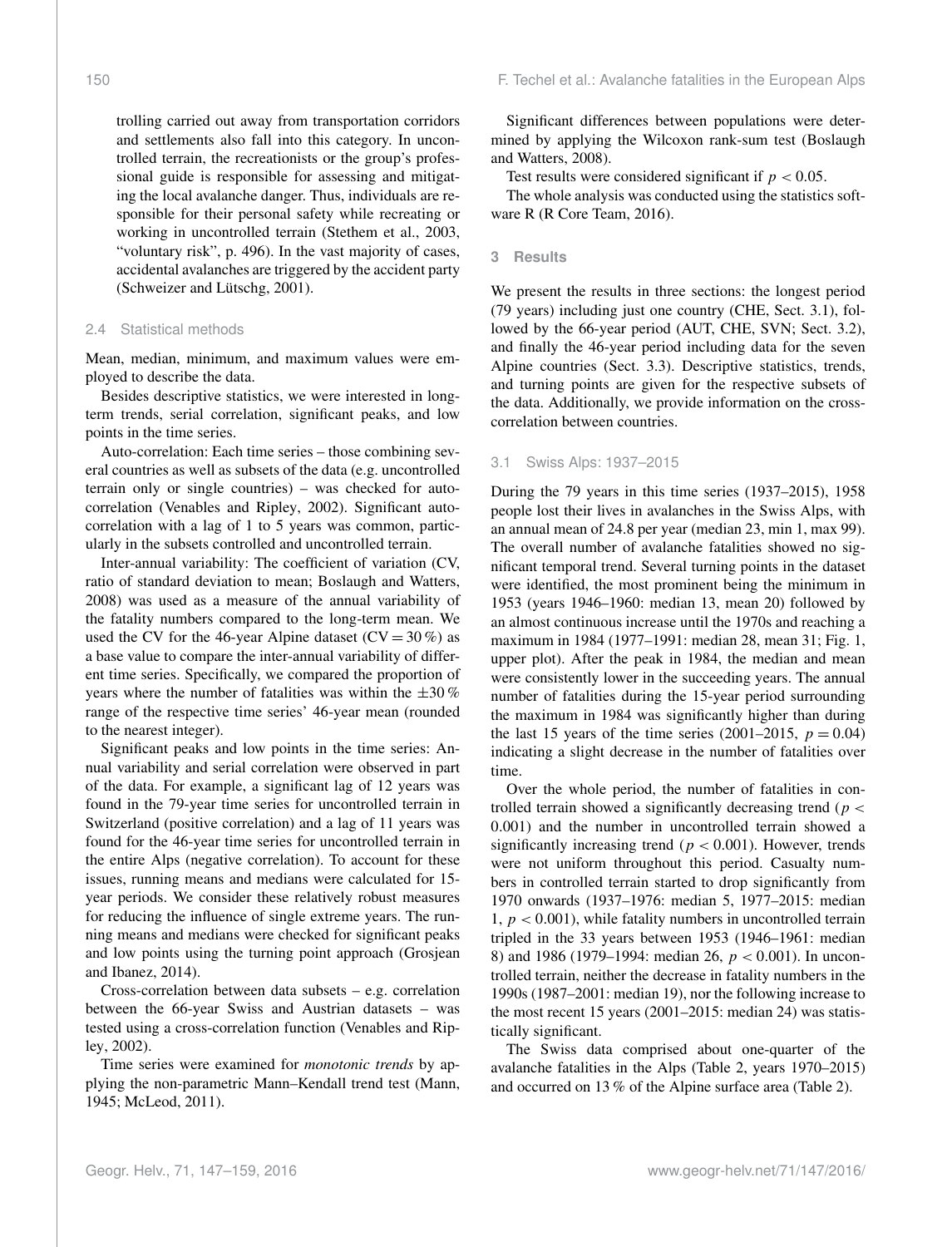<span id="page-4-2"></span>

| Table 2. Avalanche fatality summary statistics by country for the 46 years between 1970 and 2015. The annual median/mean, the range        |  |
|--------------------------------------------------------------------------------------------------------------------------------------------|--|
| (minimum to maximum), the coefficient of variation CV (in $\%$ , ratio of standard deviation to mean), and the proportion of fatalities in |  |
| uncontrolled terrain are shown.                                                                                                            |  |

| Data               | Median/mean | Min-max   | CV(%) | Uncontrolled $(\% )$ |
|--------------------|-------------|-----------|-------|----------------------|
| <b>AUT</b>         | 23/26.3     | $3 - 61$  | 50    | 76                   |
| <b>CHE</b>         | 25/26.1     | $11 - 56$ | 39    | 87                   |
| <b>DEU</b>         | 1.5/2.5     | $0 - 9$   | 97    | 93                   |
| <b>FRA</b>         | 25.5/27.3   | $8 - 58$  | 41    | 89                   |
| <b>ITA</b>         | 18/19.5     | $5 - 43$  | 50    | 83                   |
| LIE                | 0/0.2       | $0 - 3$   | 328   | 100                  |
| <b>SVN</b>         | 1/1.4       | $0 - 8$   | 142   | 85                   |
| <b>AUT-CHE-SVN</b> | 51/53.8     | $21 - 98$ | 37    | 84                   |
| Alps               | 99.5/103.3  | 54–179    | 30    | 86                   |

# <span id="page-4-0"></span>3.2 Austrian, Slovenian, and Swiss Alps: 1950–2015

During the 66 years in this time series (1950–2015), avalanches killed 3729 people in the Austrian, Swiss, and Slovenian Alps (annual mean 56.5, median 50, min 21, max 235). Two of the most catastrophic avalanche winters in the 20th century occurred at the beginning of this period (1951: 235 fatalities in AUT and CHE; 1954: 176 fatalities, mostly in AUT). While the other Alpine countries are not discussed in this section, some also experienced a catastrophic winter in 1951 that resulted in many fatalities (e.g. ITA 46 fatalities; [Roch,](#page-11-24) [1980\)](#page-11-24). In SVN, the largest number of casualties was recorded in 1952 (19 fatalities).

As for the 79-year Swiss data, the overall number of avalanche fatalities in this dataset showed no significant temporal trend (Fig. [1,](#page-5-0) middle plot). Following the maximum of the 15-year median in the years 1968 to 1971 (median 64), the median number of fatalities was lower throughout the following 40 years. In contrast, the 15-year mean showed a second peak in 1980 (mean 60) followed by a decrease. Although both the 15-year mean values (between 47 and 55) and the 15-year median values (between 48 and 55) were lower in the decades which followed these peaks, this reduction in avalanche fatalities was not significant ( $p > 0.05$ ). In this 66-year dataset, the number of fatalities in controlled terrain showed a significantly decreasing trend ( $p < 0.001$ ) and the group uncontrolled terrain showed a significantly increasing trend ( $p < 0.001$ ) (Fig. [2a](#page-6-0), b). These trends were mirrored in the temporal distribution of the years with the highest number of fatalities. In controlled terrain, these years occurred almost exclusively during the first half of the 66 year period (before 1984, 9 of 10), as compared to uncontrolled terrain, where 8 of 10 occurred in the second half (after 1983). The fatalities in uncontrolled terrain almost doubled between the beginning of the 1960s and the late 1980s (median 1954–1968: 23, median 1980–1994: 45,  $p < 0.01$ ), a trend that was more pronounced in CHE than in AUT. Since then, fatality numbers have remained relatively stable with no

significant change compared to the final 15 years of this time period (Fig. [2b](#page-6-0)). The 66-year Swiss and Austrian–Slovenian time series showed a significant cross-correlation ( $p < 0.01$ ,  $lag = 0$  years) for the time series considering all fatalities, and the subsets controlled and uncontrolled terrain.

The combined dataset AUT, CHE, and SVN included slightly more than 50 % of the avalanche fatalities in the entire Alps (Table [2,](#page-4-2) for years 1970–2015) and occurred on 45 % of the Alpine surface area (Table [1\)](#page-2-0).

#### <span id="page-4-1"></span>3.3 European Alps: 1970–2015

A total of 4750 people lost their lives in the European Alps in the 46 years between 1970 and 2015 (annual mean 103.3, median 99.5, min 54, max 179; Table [2\)](#page-4-2). The dataset commenced in 1970, when statistics from all seven countries were available. As a comparison with Fig. [1](#page-5-0) (middle plot) shows, the year 1970 was in the period with the highest 15 year median for the Austrian–Swiss–Slovenian data; 1970 was also the worst year in the French Alps (58 fatalities) and the second-worst year in the more recent Italian history (37 fatalities). The highest number of fatalities in the German Alps was recorded in 1965 (10 fatalities) and was thus outside of the investigated period.

As Fig. [1](#page-5-0) (lower plot) indicates, the overall number of avalanche fatalities showed no significant temporal trend. Similarly, the 15-year running median was relatively stationary. No significant turning points were detected. The 15-year running mean indicated several turning points with an absolute peak and turning point in 1984 (1977–1991: mean 114) and a low point in 1995 (1988–2002: mean 93). However, neither the annual number of fatalities in the 15 years surrounding this peak and low point, nor the following increase (2001–2015: median 103) was significantly different  $(p > 0.05)$ .

The number of avalanche fatalities in controlled terrain showed a significantly decreasing trend during this 46-year time series ( $p < 0.001$ , Fig. [2c](#page-6-0)). The fatality numbers de-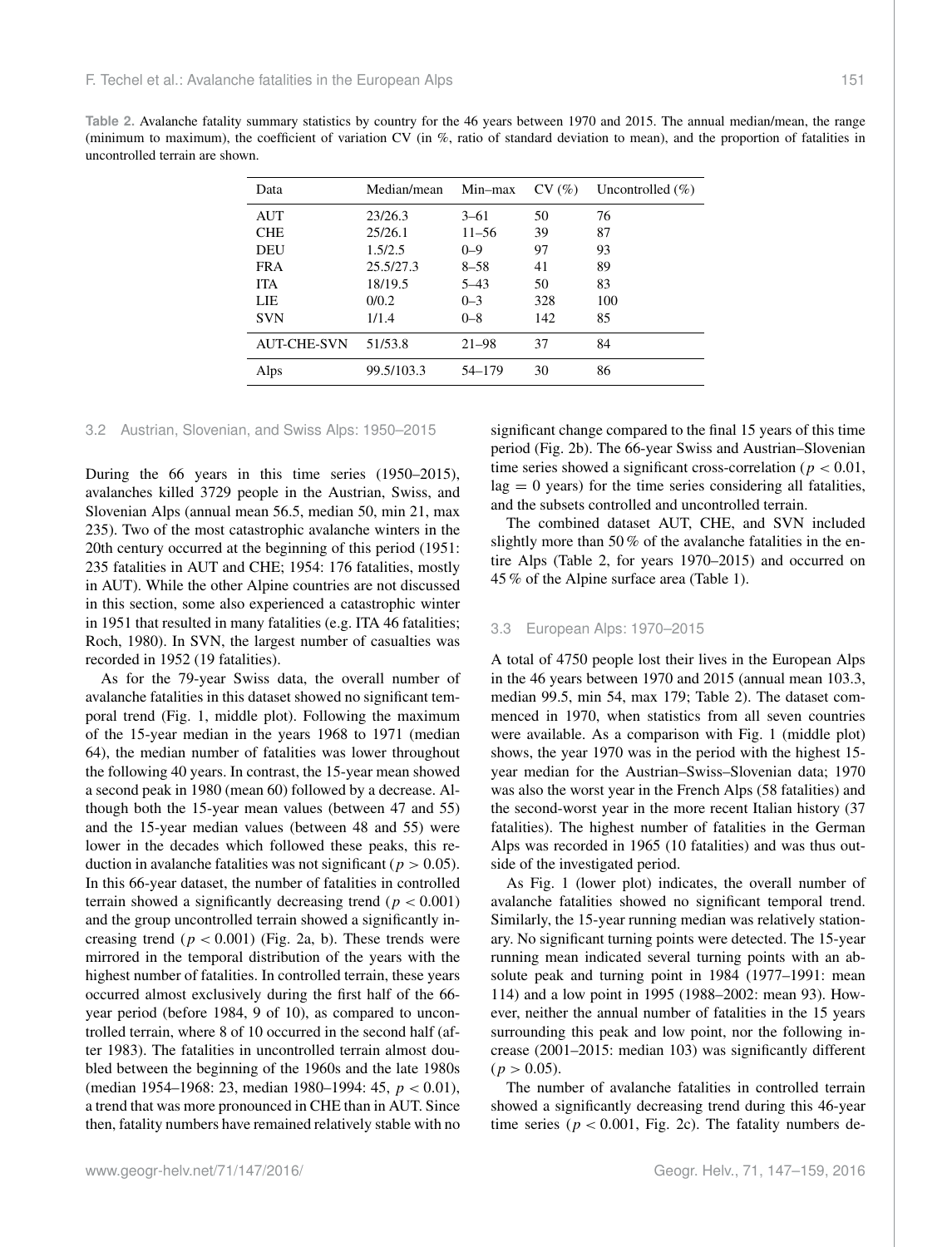<span id="page-5-0"></span>

**Figure 1.** Avalanche fatalities in each hydrological year for three datasets spanning different periods: Switzerland (CHE), 1937–2015 (upper plot); Switzerland, Austria, and Slovenia (CHE, AUT, SVN), 1950–2015 (middle plot); and the whole Alps, 1970–2015 (lower plot). For each dataset, fatalities in controlled (light blue) and uncontrolled terrain (dark blue) are indicated. The 15-year moving means and the 15 year moving medians for the combined data (controlled and uncontrolled terrain) are shown. Significant ( $p < 0.05$ ) turning points (tp) for the mean and median curves are marked with circles. In years when the annual number of fatalities exceeded the limit of the selected y axis, the fatality number is shown at the top of the bar.

creased from the first to the last 15 years (1970–1984: median 28 per year, 2001–2015: 2 per year,  $p < 0.001$ ). This decrease was mirrored in the distribution of the 10 years with the largest number of fatalities (9 of 10 occurred during the first 23 years). In contrast, in uncontrolled terrain, the worst years were recorded predominantly in the second half of the period (6 of 10). In addition, the number of avalanche fatalities in uncontrolled terrain was greater in the final 15 years (median 103) compared to the first 15 years (1970–1984: median 82). However, neither the monotonic trend ( $p = 0.07$ ), nor the difference in the number of fatalities ( $p = 0.11$ ) of these two 15-year periods was significant (Fig. [2d](#page-6-0)). In uncontrolled terrain, the 15-year median reached a minimum in the 1990s in the four countries AUT (1995–1997), CHE (1993– 1994), FRA (1985–1994), and ITA (1995–1998). With the exception of FRA, these were significant turning points in the time series. However, comparisons of the 15 years surrounding these low points and the final 15 years of the dataset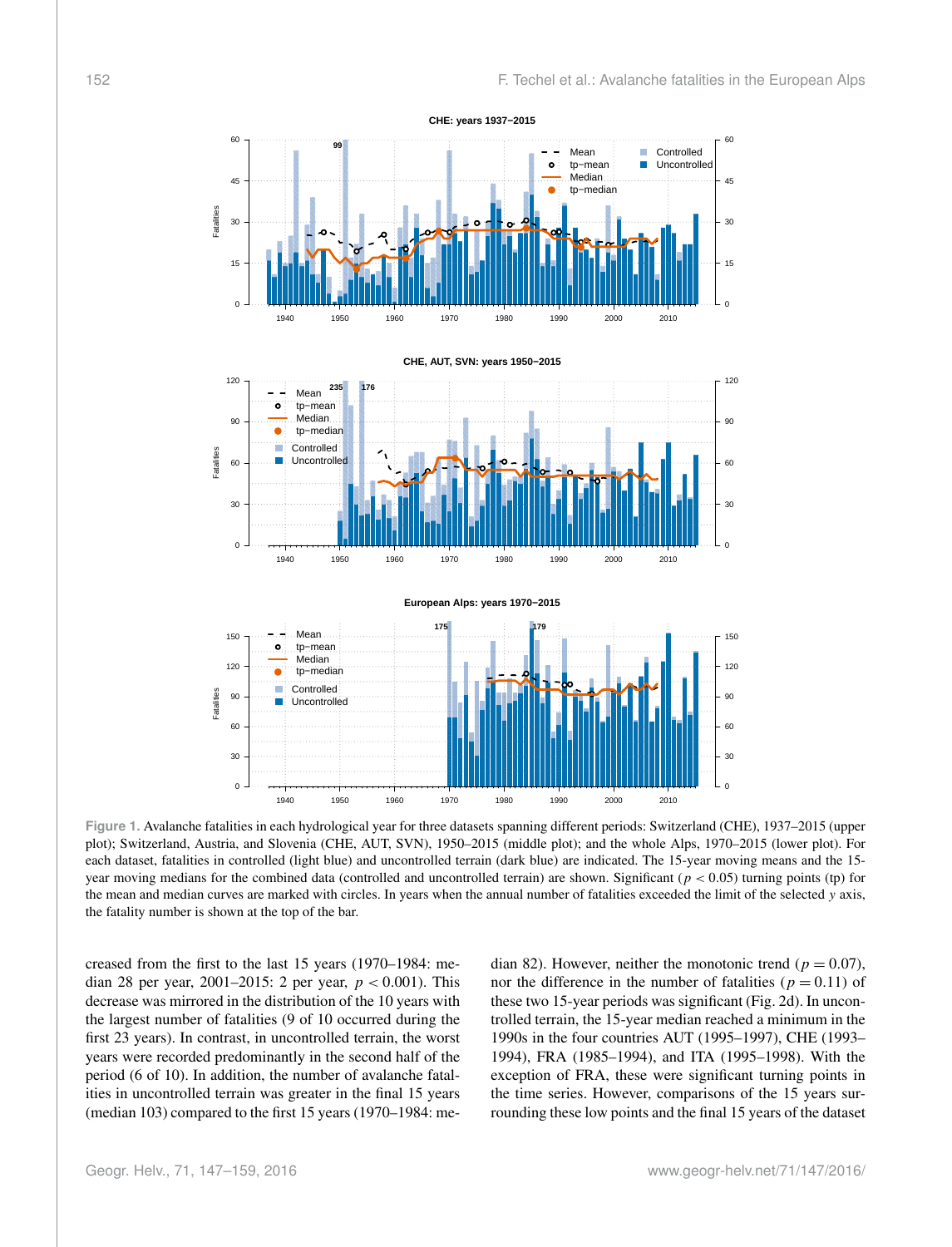<span id="page-6-0"></span>

**Figure 2.** Avalanche fatalities for each hydrological year for two periods and the datasets controlled (left) and uncontrolled terrain (right): Switzerland, Austria, and Slovenia, 1950–2015 (upper plots) and the whole Alps, 1970–2015 (lower plots). The 15-year moving means and the 15-year moving medians are shown. Significant ( $p < 0.05$ ) turning points (tp) for the mean and median curves are marked with circles. In years when the annual number of fatalities exceeded the limit of the selected y axis, the fatality number is shown at the top of the bar.

indicated that the increase in fatalities that occurred in later years was never significant ( $p > 0.05$ ). In all countries, most fatalities occurred in uncontrolled terrain (Table [2\)](#page-4-2).

Corresponding to the opposing trends in controlled and uncontrolled terrain, the proportion of fatalities in uncontrolled terrain increased significantly from the first 15 years (1970–1984: 72 %) to the last 15 years (2001–2015: 97 %,  $p < 0.001$ ) of this period.

The 46-year time series from the combined datasets from FRA, ITA, LIE, and DEU was significantly cross-correlated  $(p < 0.01$ , lag = 0 years) with the combined data from AUT, CHE, and SVN, as well as with the CHE subset ( $p < 0.01$ ,  $lag = 0$  years). Cross-correlation between the four countries with the highest number of fatalities (AUT, CHE, FRA, ITA) showed significant positive correlations between CHE and AUT as well as between CHE and ITA ( $p < 0.01$ ), while CHE and FRA were not significantly correlated ( $p = 0.05$ ). The AUT data showed no significant cross-correlation with

the FRA and ITA time series, while FRA and ITA showed a significant cross-correlation ( $p = 0.02$ ). When fatalities in controlled and uncontrolled terrain were each analysed individually between these countries, significant positive correlations were only found between CHE and AUT datasets  $(p < 0.05)$ .

Inter-annual variability in the fatality numbers in uncontrolled terrain was significantly larger in the three easternmost countries (AUT; AUT, DEU, SVN combined) than in the other countries. In controlled terrain, the four countries with the most fatalities (AUT, CHE, FRA, ITA) showed similar inter-annual variability.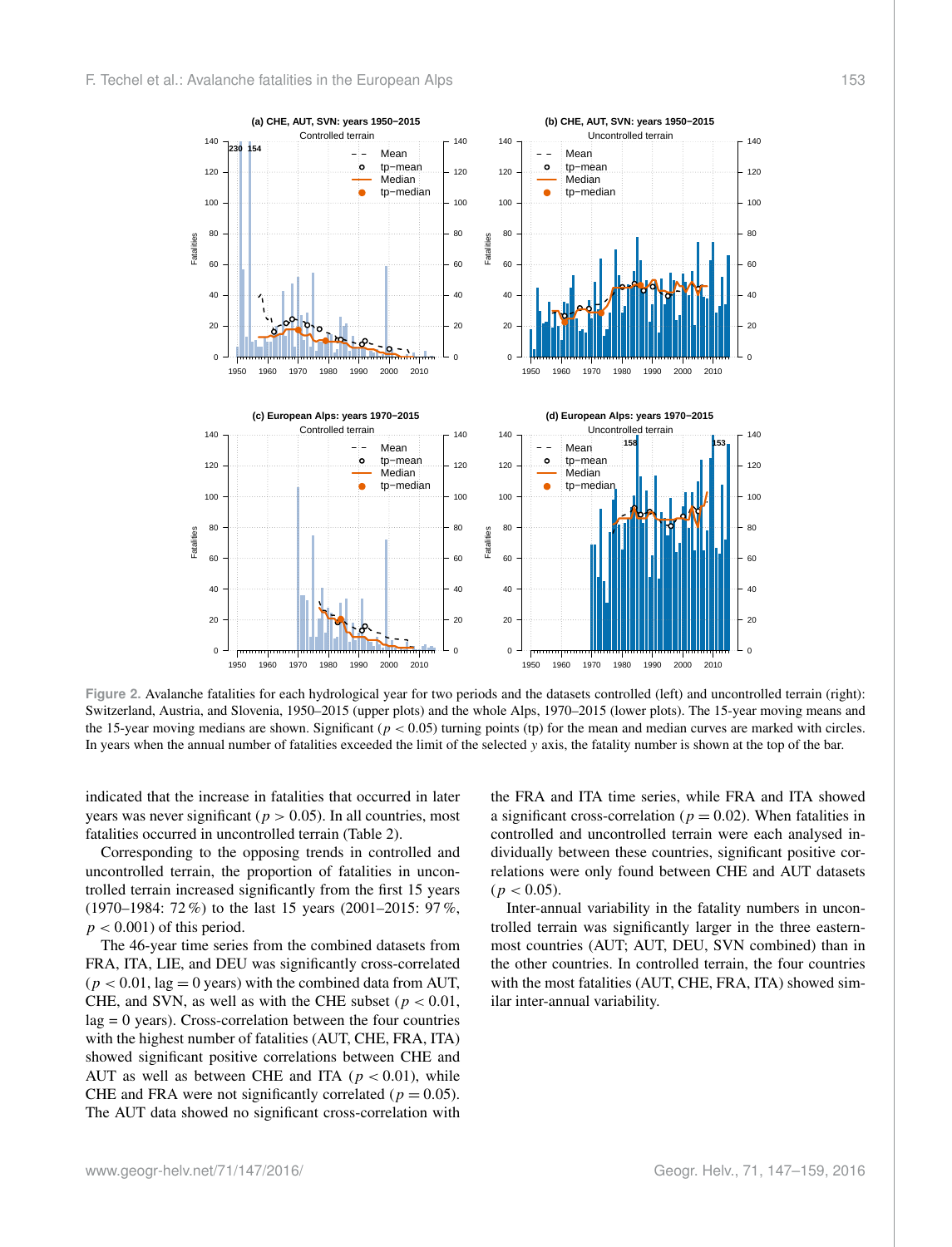#### **4 Discussion**

#### 4.1 Avalanche fatality data: statistical considerations

Avalanche fatality statistics are generally highly influenced by a relatively small number of events, underreporting of non-fatal accidents, a potentially large influence of single multi-fatality accidents or extreme years and random effects. We addressed these issues by investigating and comparing the aggregated avalanche fatality data from the seven Alpine countries.

We consider the combination of the seven Alpine datasets appropriate because the Alps spans these countries and they have all undergone similar structural and economical changes in the investigated period [\(Bätzing,](#page-10-21) [2002\)](#page-10-21). The Alpine countries were also the founding members of the ICAR-CISA in 1948 (except LIE, [ICAR-CISA,](#page-10-22) [1998\)](#page-10-22) and introduced together the European Avalanche Danger scale in 1993 (except LIE and SVN, [Meister,](#page-11-25) [1994\)](#page-11-25). Although Slovenia (SVN) was part of former Yugoslavia and became independent only in 1991, it also experienced an increase in winter tourism from the 1960s onwards [\(Pavšek,](#page-11-26) [2000\)](#page-11-26). The European Alps are also considered as one "territory" [\(Alpine](#page-9-1) [Convention,](#page-9-1) [2009,](#page-9-1) p. 1), covering a surface area of approximately 190 000 km<sup>2</sup>, with a resident population of 14 million inhabitants and more than 100 million tourists visiting each year [\(Alpine Convention,](#page-9-1) [2009\)](#page-9-1).

By applying 15-year running medians (and 15-year means) and including the largest-possible sample for each time series, we addressed issues like serial correlation (significant correlations with lags of up to 12 years) and high annual variability, and we reduced the influence of extreme events and years.

The annual fatality numbers of neighbouring countries were often correlated. We surmise that this is linked to large-scale weather and snowpack patterns leading to similar avalanche conditions over large parts of the Alps at the same time. Examples are the catastrophic winters of 1951 in Austria, Italy, and Switzerland (e.g. [SLF,](#page-11-27) [1952;](#page-11-27) [Roch,](#page-11-24) [1980\)](#page-11-24) and 1999 in Austria, France, and Switzerland (e.g. [Ancey et al.,](#page-10-23) [2000;](#page-10-23) [WSL,](#page-12-0) [2000;](#page-12-0) [Höller,](#page-10-17) [2015\)](#page-10-17). Similarly, [Meister](#page-11-28) [\(2001\)](#page-11-28) noted clusters of recreational accidents occurring on the same weekend throughout the Alps.

While many similarities in national statistics were noted, some significant differences existed. Annual variability in the fatality numbers was lower in the countries further west (for instance FRA, CHE) than in AUT (located to the east). This result highlights the importance of using sufficiently long periods to explore trends, particularly in the countries further east. Further, only the CHE data showed significant correlations with most of the other national statistics. We suspect this is due to the fact that the Swiss Alps are located in the "middle" of the Alps, sharing borders with all countries except SVN, and are influenced by the same weather and snowpack patterns as the neighbouring countries. This might also

suggest that the observed changes in the CHE fatality numbers over time are an indicator of developments in the other Alpine countries prior to the period when data were available. However, we advise caution in applying this assumption prior to the years before 1945, when all countries – except CHE – were involved in World War II.

Similar long-term developments were observed in the fatality numbers in uncontrolled and controlled terrain in the four countries with the highest number of fatalities (AUT, CHE, FRA, ITA). This suggests that pronounced long-term trends may be investigated using national avalanche fatality statistics. However, if trends are only marginally significant, we advise consultation of statistics from neighbouring countries as a cross-reference.

Long-term statistics in the three countries with few avalanche casualties (DEU, LIE, SVN) are characterized by very small sample sizes (mean annual fatality numbers between 0.2 and 2.5) and inter-annual variability (CV) equal to or greater than the long-term mean (Table [2\)](#page-4-2). In these countries, single events that are particularly severe have an even greater impact on summary statistics than in the other countries. As an example, the single worst accident in the German Alps (Zugspitze in 1965, 10 fatalities; not included in the analysis because it was outside the explored period) corresponds to more than 8 % of the fatalities in DEU between 1970 and 2015. In comparison, the most tragic avalanche accident in France (Val d'Isère 1970, 39 fatalities), which caused almost 4 times as many fatalities as the accident in Germany, corresponds to about 3 % of the fatalities in the French Alps during the same period. In contrast to single avalanche accidents resulting in numerous fatalities, which influence annual numbers strongly, statistics would be only marginally influenced by including fatalities from the lowerelevation mountain ranges north of the Alps (e.g. Black Forest/DEU – three fatalities since 1970; [Kühnel,](#page-10-24) [2016\)](#page-10-24) or from other mountain regions (e.g. in FRA the Vosges, Jura and Massif Central mountains (mean 0.5 fatalities/year) or the Pyrenees (2–3 fatalities/year); [Goetz,](#page-10-25) [2011\)](#page-10-25). However, careful consideration is necessary regarding which regions should be included and explored as one combined dataset when exploring avalanche fatality data. Differences between the low-elevation mountain ranges and the Alps include the number of accidents in controlled terrain, as well as the existence of publicly available avalanche forecasts and, possibly, avalanche awareness and education of the recreationists.

# 4.2 Trend discussion

The number of avalanche fatalities in the European Alps has remained relatively stable during the last 40 years, despite large inter-annual fluctuations. This corresponds to some of the previous publications exploring national statistics (e.g. CHE years 1937–1999, [Tschirky et al.,](#page-11-2) [2000;](#page-11-2) FRA 1972– 2011, [Jarry,](#page-10-12) [2011\)](#page-10-12). Therefore, decreasing fatality numbers over time, as observed in CHE (1977–2006; [Harvey and](#page-10-5)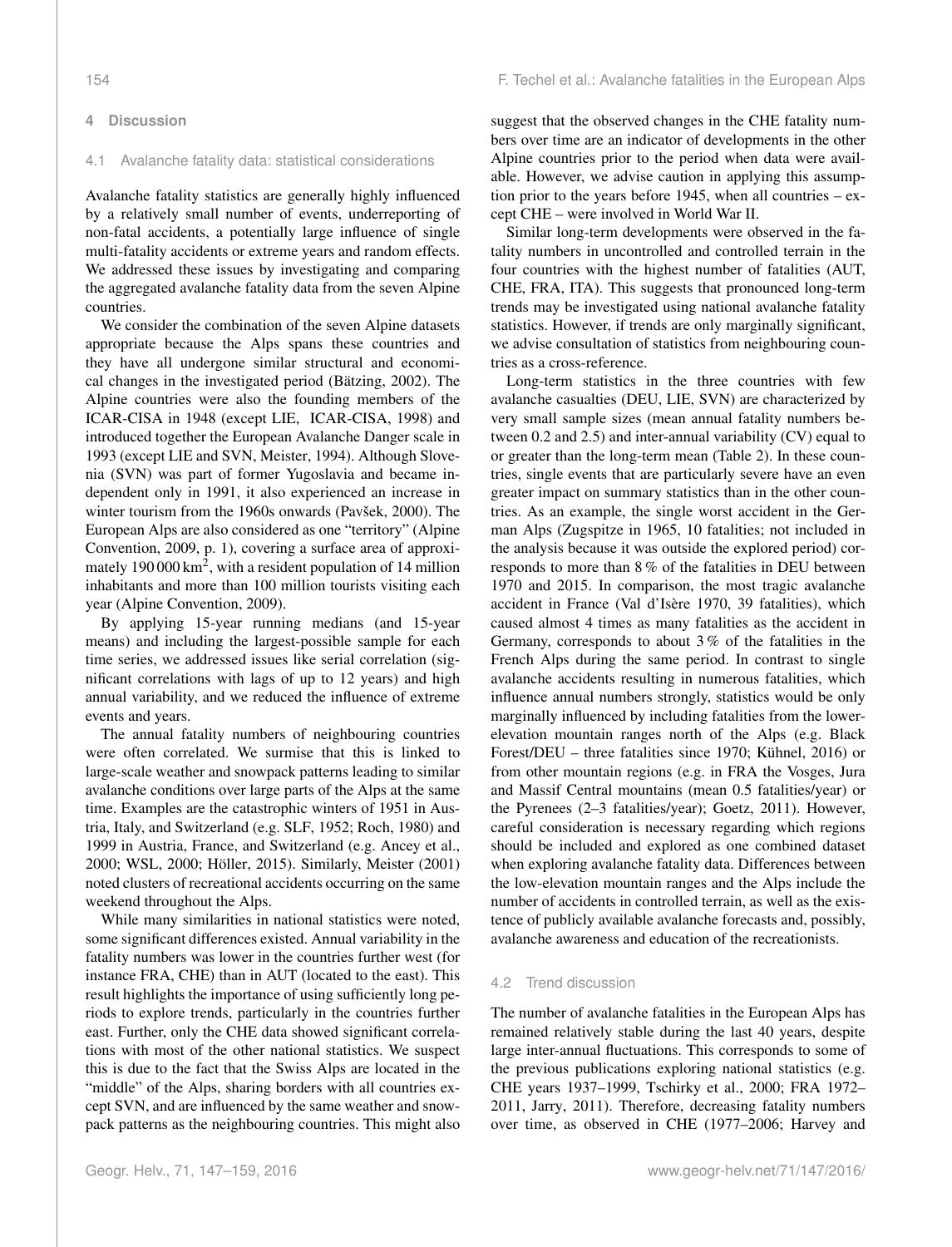[Zweifel,](#page-10-5) [2008\)](#page-10-5) and ITA (1985–2009; [Valt,](#page-11-6) [2009\)](#page-11-6), may be due either to the length of the explored temporal window and/or to the limitation of national statistics. However, while exploring the Alpine fatality data as one dataset increases the robustness of the results, it may also smudge relevant trends in distinct regions.

Investigating fatality statistics by the location of the victim at the time of the avalanche, two distinctly different trends were noted. Avalanche fatalities in controlled terrain have decreased considerably since the 1970s, while avalanche fatalities in uncontrolled terrain showed a marked increase between the 1960s and 1980s, followed by no clear trend until 2015.

### 4.2.1 Controlled terrain

After 1970, fatality numbers in controlled terrain showed a significant downward trend, in both the 15-year running median (relatively independent of single extreme years), and in the frequency of extreme years. This positive trend has been recognized in previous publications (e.g. AUT 1968–2011 [\(Pfeifer et al.,](#page-11-29) [2013\)](#page-11-29) or SVN in the 20th century, [Pavšek,](#page-11-30) [2002\)](#page-11-30). This reduction in the fatality numbers may be explained by the successful implementation of prevention measures, such as the construction of avalanche defence structures, the regulation regarding building in avalanche-prone zones, and the application of active measures (e.g. the preventive artificial control of avalanches by explosives), or passive measures (e.g. temporary closures of threatened areas) [\(WSL,](#page-12-0) [2000;](#page-12-0) [Fuchs et al.,](#page-10-1) [2004;](#page-10-1) [Höller,](#page-10-0) [2007\)](#page-10-0). Finally, the implementation and training of local avalanche commissions may also have contributed to the successful reduction of avalanche fatalities in controlled terrain [\(Bründl](#page-10-26) [et al.,](#page-10-26) [2004;](#page-10-26) [Etter et al.,](#page-10-4) [2008;](#page-10-4) [BKA,](#page-10-27) [1991\)](#page-10-27). However, despite the extensive measures undertaken, widespread catastrophic avalanche situations may still occur as in the winter of 1999 when 72 people lost their lives in settlements or while travelling on transportation corridors throughout the Alps.

Outside the European Alps, similar declining trends have been noted in Canada and the United States (e.g. [Stethem](#page-11-18) [et al.,](#page-11-18) [2003;](#page-11-18) [Jamieson et al.,](#page-10-6) [2010;](#page-10-6) [Page et al.,](#page-11-11) [1999\)](#page-11-11).

#### 4.2.2 Uncontrolled terrain

Avalanche casualties in uncontrolled terrain doubled between the 1960s and the 1980s, at a time when ski area development and winter tourism experienced an unprecedented boom period in the Alps, and when Alpine traffic and mobility of the population increased [\(Ancey et al.,](#page-9-0) [1998;](#page-9-0) [Bätzing,](#page-10-21) [2002;](#page-10-21) [Meister,](#page-11-28) [2001\)](#page-11-28).

While the number of recreationists in uncontrolled terrain is unknown, several authors [\(Valla,](#page-11-31) [1990;](#page-11-31) [Sivardiére,](#page-11-12) [1998\)](#page-11-12) have presumed that the number of winter recreationists has grown or even "exploded" [\(Jarry,](#page-10-12) [2011,](#page-10-12) p. 19) over the years. Indirectly, the increase in Alpine club members (e.g. [Österreichischer Alpenverein,](#page-11-32) [2012\)](#page-11-32) and the number of skiers and overnight tourists in ski resorts [\(Etter et al.,](#page-10-4) [2008\)](#page-10-4) also support this assumption. More recently, representative surveys of the Swiss population concerning their sport activity confirmed the increase in winter touring activities [\(Win](#page-12-1)[kler,](#page-12-1) [2015\)](#page-12-1).

Despite the increase in backcountry recreationists, the fatality numbers started to level off from the late 1970s onwards (Fig. [2b](#page-6-0) and d). This coincides with the invention of new rescue technologies, most notably the avalanche transceiver (e.g. [Good,](#page-10-28) [1972\)](#page-10-28). This new technology revolutionized avalanche search and rescue. For the first time, companions had a means to rapidly locate fully buried and transceiver-equipped peers prior to the arrival of professional rescue teams. At the time, prevention measures emphasized the message to carry an avalanche transceiver, a shovel, and a probe [\(Valla,](#page-11-31) [1990\)](#page-11-31). The increasingly widespread use of rescue equipment (e.g. [Etter et al.,](#page-10-4) [2008\)](#page-10-4) helped to markedly raise the proportion of fully buried people located by companions (e.g. [Techel,](#page-11-33) [2015\)](#page-11-33), to drastically reduce average burial times and hence increase the survival rate of fully buried people (e.g. [Tschirky et al.,](#page-11-2) [2000;](#page-11-2) [Brugger et al.,](#page-10-29) [2007;](#page-10-29) [Hohlrieder et al.,](#page-10-30) [2008\)](#page-10-30). Further technological developments such as the increasing use of radios and later of mobile phones for alarming organized rescue teams, as well as helicopter-assisted rescues and improved medical equipment, allowed professional rescue teams to respond more efficiently, administer first aid medical treatment already on site, and transport patients rapidly to hospitals for further treatment [\(Atkins,](#page-10-31) [2008;](#page-10-31) [Mair et al.,](#page-11-34) [2013\)](#page-11-34). These technological developments in avalanche rescue were accompanied by continuous efforts to educate recreationists and professionals [\(Valla,](#page-11-17) [1984\)](#page-11-17). Over the decades avalanche education, which initially focused on avalanche rescue, shifted to accident prevention [\(Etter et al.,](#page-10-4) [2008\)](#page-10-4). At the same time, regional coverage and distribution of publicly available avalanche forecasts increased.

The slight dip in the fatality numbers in uncontrolled terrain observed in Austria, France, Italy, and Switzerland in the 1990s, and visible also in other avalanche statistics (for instance in the number of fully buried people in the Swiss Alps; [Techel,](#page-11-33) [2015\)](#page-11-33), is somewhat surprising. [Etter et al.](#page-10-4) [\(2008\)](#page-10-4) suggested that the introduction of the reduction method and the  $3\times3$  method [\(Munter,](#page-11-4) [1997\)](#page-11-4) had a large influence at the time. However, it is unclear if this temporally limited reduction is statistically significant and what may have caused it.

A side effect of the increased recreational activity in snowcovered mountains may be the frequent disturbance of the snowpack (for instance of potential weak layers) by skiers, particularly on very popular ski touring routes or in close proximity to ski areas (e.g. [Harvey et al.,](#page-10-32) [2012\)](#page-10-32). Although there is no direct evidence of this effect, we suspect that such disturbances may have contributed to a reduction of accidents in the most-frequently tracked terrain sections. Other changes, like a shift towards more ski tours being undertaken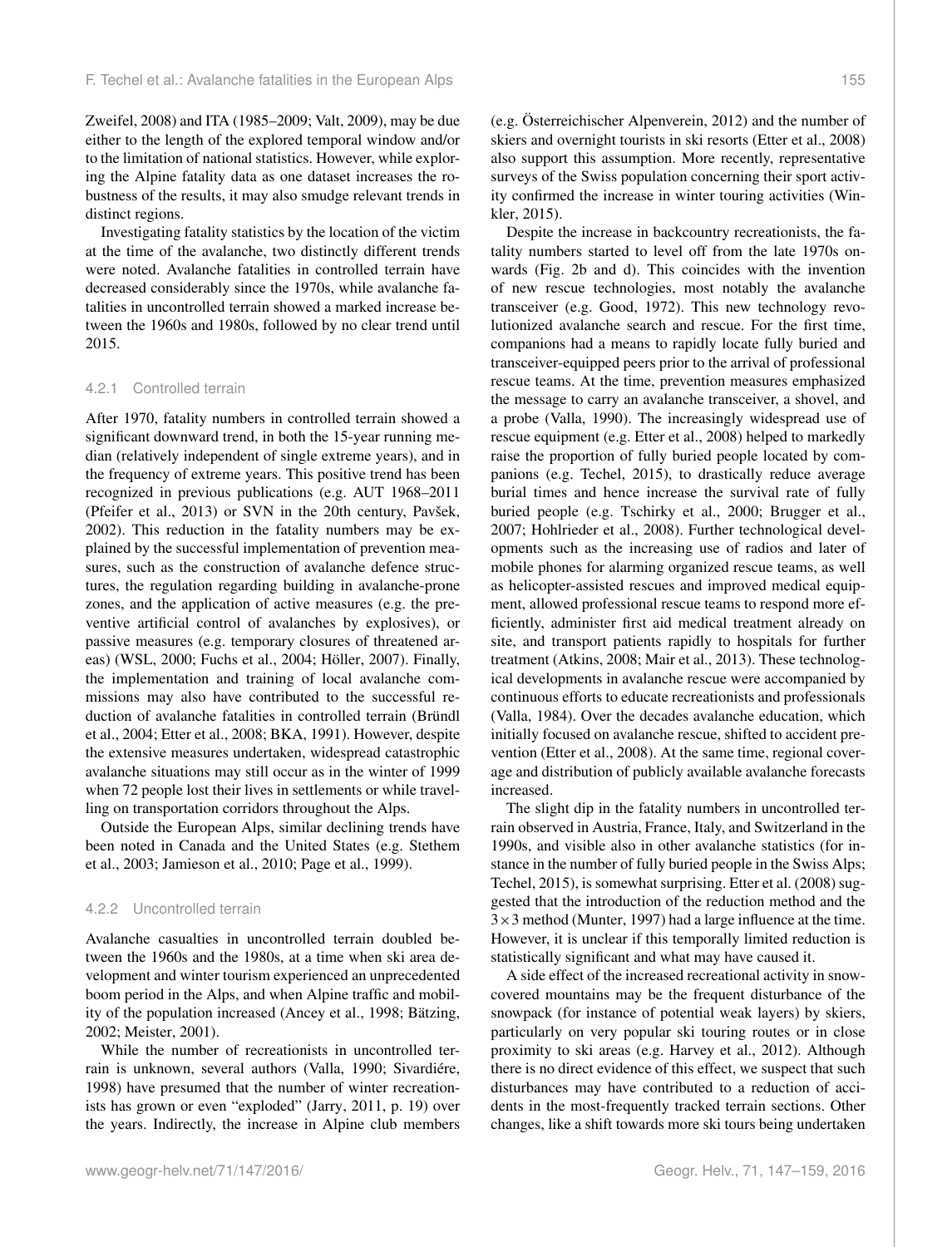in mid-winter rather than in spring [\(Valt,](#page-11-6) [2009;](#page-11-6) [Jarry,](#page-10-12) [2011\)](#page-10-12) or a shorter snow season at mid-elevations due to climate change [\(Marty,](#page-11-35) [2008\)](#page-11-35), may also have influenced the number of avalanche accidents in certain regions. However, we speculate that these factors have a rather minor influence on fatality numbers.

In contrast to the stabilization of fatality numbers in the European Alps, there is still an increase in recreational accidents in other regions, like in North America (e.g. [Page et al.,](#page-11-11) [1999\)](#page-11-11). There, new backcountry user groups, for instance snowmobilers, contribute to a large proportion of the growing avalanche fatality numbers (e.g. [Jamieson et al.,](#page-10-6) [2010;](#page-10-6) [Chabot,](#page-10-33) [2011\)](#page-10-33). In the Alps, where snowmobiling away from ski areas is often not permitted, snowshoe hikers were responsible for a large proportion of the increase in backcountry usage in the most recent decade [\(Winkler,](#page-12-1) [2015\)](#page-12-1). Consequently, the number of fatal accidents with snowshoe hikers also increased (e.g. [Valt,](#page-11-6) [2009\)](#page-11-6). While this user group was less avalanche-aware than backcountry skiers [\(Procter et al.,](#page-11-36) [2013\)](#page-11-36), snowshoe hikers also had a lower risk than backcountry skiers [\(Winkler,](#page-12-1) [2015\)](#page-12-1) and therefore had a relatively small impact on overall fatality numbers. Such regionally different developments highlight two aspects: (i) the potentially large influence of new, initially largely avalanche-unaware and regionally distinct user groups on small total accident numbers and thus (ii) the need to explore accidents statistics in view of specific developments in different mountain regions.

# **5 Conclusions**

For organizations involved in educating recreationists and avalanche professionals, as well as for policy makers deciding where additional investments in avalanche prevention are necessary, it is very important to know if trends in fatality numbers exist. However, it is challenging to discern between short-term variability and long-term trends in avalanche fatality statistics, which are characterized by high annual variability, small sample sizes (even if all national statistics are aggregated), a relatively large influence of single and particularly severe multi-fatality events, and random effects. We obtained novel datasets covering three periods between 1937 and 2015 that comprised the largest avalanche fatality dataset available for the region of the European Alps. We noted several trends:

- i. The number of fatalities in settlements and on transportation corridors has reduced drastically since the 1970s in all Alpine countries.
- ii. The number of fatalities in uncontrolled terrain almost doubled between the 1960s and the 1980s. Since then, numbers have remained relatively stationary with no further significant increase, despite a large increase in the number of winter backcountry recreationists.

iii. Associated with these two opposing trends, we showed a shift towards avalanche fatalities almost exclusively occurring in uncontrolled terrain.

Further, the Swiss dataset, the longest time series, correlated best with the other Alpine countries and may thus be considered as a long-term indicator roughly reflecting the development in other Alpine countries.

We recommend exploring avalanche statistics in countries and regions with few fatal incidents over longer periods and/or in combination with statistics from neighbouring regions with comparable social and structural developments and legal regulations. Suitable combinations for the latter suggestion might be to investigate German and/or Slovenian data with Austrian statistics and to address avalanche fatalities in Liechtenstein with either Swiss or Austrian data. While we have discussed some plausible developments that potentially influence avalanche fatality numbers, their quantitative influence remains to be investigated. Finally, regardless of any technological developments, human involvement with an avalanche remains a potentially life-threatening event and thus the focus must remain on preventing accidents in the first place.

## **6 Data availability**

Avalanche fatality data are collected by national organizations, who also have data sovereignty. Therefore, the organizations mentioned in Table 1 have to be contacted concerning access to the data. An additional source is the International Commission for Alpine Rescue (ICAR-CISA; [http://www.](http://www.alpine-rescue.org) [alpine-rescue.org\)](http://www.alpine-rescue.org), which collects data on all avalanche fatalities in Europe and North America.

**Acknowledgements.** We thank Stephan Wohlwend (Amt für Bevölkerungsschutz Liechtenstein) for supplying the data for Liechtenstein and all collaborators who collected data concerning avalanche accidents in the various countries. We are additionally grateful to two anonymous reviewers and to Christoph Mitterer, Stephan Harvey, and Christine Pielmeier for their valuable feedback on the manuscript, and Melissa Dawes for reviewing the English language.

Edited by: E. Reynard Reviewed by: two anonymous referees

#### **References**

<span id="page-9-1"></span>Alpine Convention: The Alps: eight countries, a single territory, available at: <www.alpconv.org> (last access: 21 May 2016), 2009.

<span id="page-9-0"></span>Ancey, C., Gardelle, F., and Gardelle, C.: L'homme face à la neige et aux avalanches dans les temps passés, in: Guide neige et avalanche, Connaissances, pratiques, sécurité, 21–34, Edisud. Ouvrage collectif sous le patronage de l'ANENA, 2nd edn., 1998.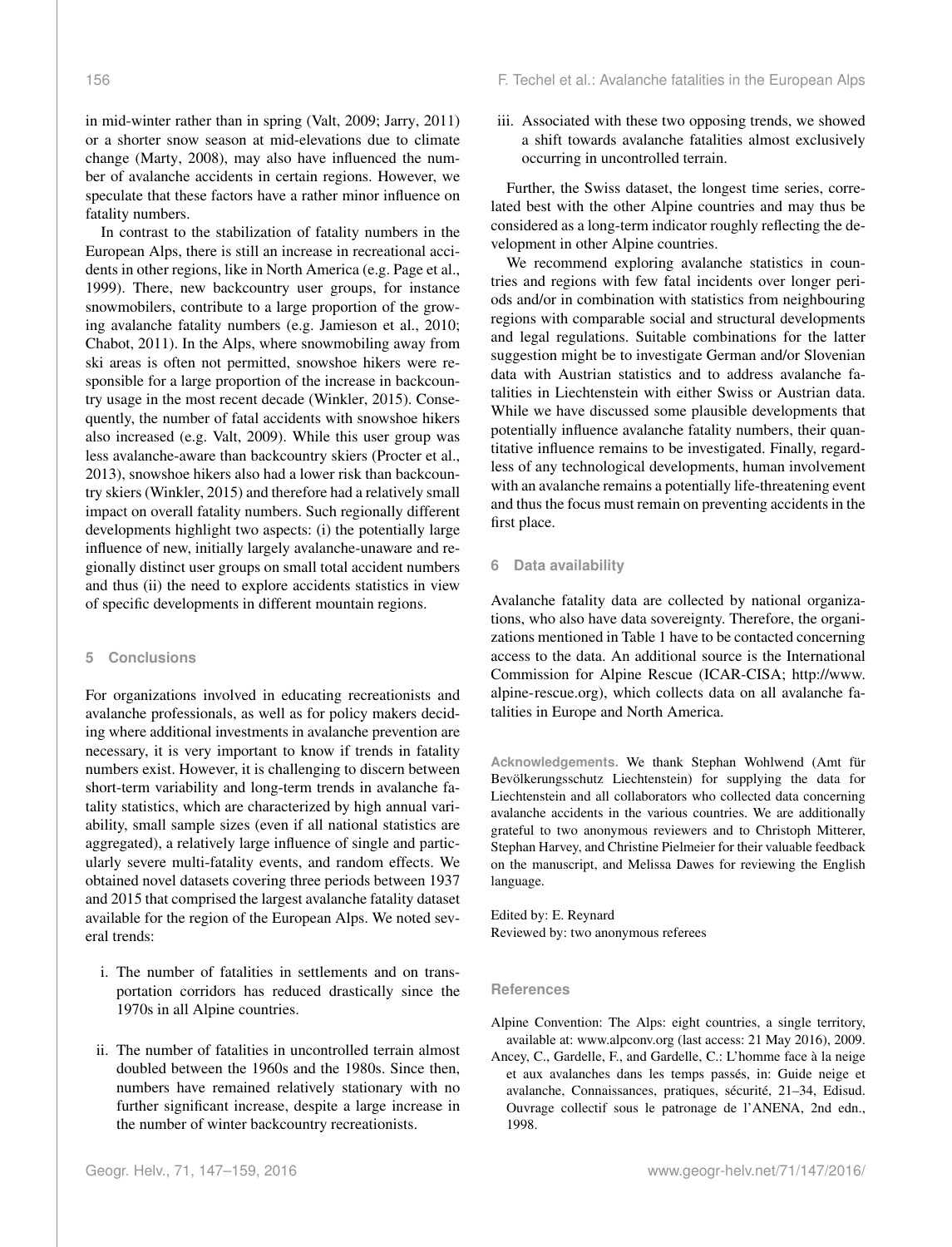- <span id="page-10-23"></span>Ancey, C., Rapin, F., Martin, E., Coléou, C., Naaim, M., and Brunot, G.: L'avalanche de Péclerey du 9 février 1999, La Houille Blanche, 5, 45–53, 2000.
- <span id="page-10-31"></span>Atkins, D.: Time to change rescue attitudes for a new generation, in: Proceedings International Snow Science Workshop 2008, Whistler, Canada, 80–86, 2008.
- <span id="page-10-18"></span>Badoux, A., Andres, N., Techel, F., and Hegg, C.: Natural Hazard fatalities in Switzerland from 1946 to 2015, Nat. Hazards Earth Syst. Sci., in preparation, 2016.
- <span id="page-10-21"></span>Bätzing, W.: Der Stellenwert des Tourismus in den Alpen und seine Bedeutung für eine nachhaltige Entwicklung des Alpenraumes, Der Alpentourismus. Entwicklungspotenziale im Spannungsfeld von Kultur, Ökonomie und Ökologie, 175–196, 2002.
- <span id="page-10-27"></span>BKA: Gesetz vom 10. Oktober 1991 über die Lawinenkommissionen in den Gemeinden, available at: [https://www.ris.bka.gv.at/GeltendeFassung.wxe?Abfrage=](https://www.ris.bka.gv.at/GeltendeFassung.wxe?Abfrage=LrT&Gesetzesnummer=20000172) [LrT&Gesetzesnummer=20000172,](https://www.ris.bka.gv.at/GeltendeFassung.wxe?Abfrage=LrT&Gesetzesnummer=20000172) Bundeskanzleramt, Rechtsinformationssystem, (last access: February 2016), 1991.
- <span id="page-10-19"></span>Boslaugh, S. and Watters, P.: Statistics in a nutshell. A desktop quick reference, O'Reilly Media, Inc., Sebastopol, 1st edn., 480 pp., 2008.
- <span id="page-10-2"></span>Brugger, H., Durrer, B., Adler-Kastner, L., Falk, M., and Tschirky, F.: Field management of avalanche victims, Resuscitation, 51, 7–15, doi[:10.1016/S0300-9572\(01\)00383-5,](http://dx.doi.org/10.1016/S0300-9572(01)00383-5) 2001.
- <span id="page-10-29"></span>Brugger, H., Etter, H., Zweifel, B., Mair, P., Hohlrieder, M., Ellerton, J., Elsensohn, F., Boyd, J., Sumann, G., and Falk, M.: The impact of avalanche rescue devices on survival, Resuscitation, 75, 476–483, doi[:10.1016/j.resuscitation.2007.06.002,](http://dx.doi.org/10.1016/j.resuscitation.2007.06.002) 2007.
- <span id="page-10-26"></span>Bründl, M., Etter, H.-J., Steiniger, M., Klingler, Ch., Rhyner, J., and Ammann, W. J.: IFKIS – a basis for managing avalanche risk in settlements and on roads in Switzerland, Nat. Hazards Earth Syst. Sci., 4, 257–262, doi[:10.5194/nhess-4-257-2004,](http://dx.doi.org/10.5194/nhess-4-257-2004) 2004.
- <span id="page-10-10"></span>Bundesamt für Statistik: Verkehrsunfälle und Umweltauswirkungen (traffic accidents and environmental impact statistics), available at: [http://www.bfs.admin.ch/bfs/portal/de/index/themen/11/](http://www.bfs.admin.ch/bfs/portal/de/index/themen/11/06/blank/01/aktuel.html) [06/blank/01/aktuel.html](http://www.bfs.admin.ch/bfs/portal/de/index/themen/11/06/blank/01/aktuel.html) (last access: March 2016), 2016.
- <span id="page-10-33"></span>Chabot, D.: Promoting avalanche awareness in the snowmobile capital of the world, The Avalanche Review, 29, 14, 2011.
- <span id="page-10-11"></span>Edgerly, B.: Under the radar: exploiting new school media to capture unreported avalanche incidents, in: Proceedings International Snow Science Workshop 2010, Squaw Valley, CA, 304– 309, 2010.
- <span id="page-10-13"></span>Etter, H., Meister, R., and Atkins, D.: ICAR and its importance in avalanche rescue, in: Proceedings International Snow Science Workshop 2004, Jackson Hole, WY, 360–369, 2004.
- <span id="page-10-4"></span>Etter, H., Stucki, T., Zweifel, B., and Pielmeier, C.: Developments in avalanche forecasting and other prevention measures and their potential effects on avalanche fatalities, in: Proceedings International Snow Science Workshop 2008, Whistler, Canada, 628– 635, 2008.
- <span id="page-10-9"></span>Fridstrom, L., Ifver, J., Ingebritsen, S., Kulmala, R., and Thomsen, L.: Measuring the contribution of randomness, exposure, weather, and daylight to the variation in road accident counts, Accid. Anal. and Prev., 27, 1–20, doi[:10.1016/0001-](http://dx.doi.org/10.1016/0001-4575(94)e0023-e) [4575\(94\)e0023-e,](http://dx.doi.org/10.1016/0001-4575(94)e0023-e) 1995.
- <span id="page-10-1"></span>Fuchs, S., Bründl, M., and Stötter, J.: Development of avalanche risk between 1950 and 2000 in the Municipality of Davos,

Switzerland, Nat. Hazards Earth Syst. Sci., 4, 263–275, doi[:10.5194/nhess-4-263-2004,](http://dx.doi.org/10.5194/nhess-4-263-2004) 2004.

- <span id="page-10-25"></span>Goetz, D.: Les avalanches mortelles dans les Vosges, le Jura et le Massif central, Neige et Avalanches, 133, 12–17, 2011.
- <span id="page-10-28"></span>Good, W.: Optimaler Einsatz der Mittel zur Ortung Lawinenverschütteter, in: Schnee und Lawinen in den Schweizer Alpen. Winter 1970/71, 154–161, Eidg. Institut für Schnee- und Lawinenforschung Weissfluhjoch Davos, 1972.
- <span id="page-10-20"></span>Grosjean, P. and Ibanez, F.: pastecs: package for analysis of spacetime ecological series, r package version 1.3-18, 2014.
- <span id="page-10-3"></span>Haegeli, P., Falk, M., Procter, E., Zweifel, B., Jarry, F., Logan, S., Kronholm, K., Biskupič, M., and Brugger, H.: The effectiveness of avalanche airbags, Resuscitation, 85, 1197–1203, doi[:10.1016/j.resuscitation.2014.05.025,](http://dx.doi.org/10.1016/j.resuscitation.2014.05.025) 2014.
- <span id="page-10-7"></span>Harvey, S.: Avalanche incidents in Switzerland in relation to the predicted danger degree, in: Proceedings International Snow Science Workshop 2002, Penticton, Canada, 2002.
- <span id="page-10-5"></span>Harvey, S. and Zweifel, B.: New trends of recreational avalanche accidents in Switzerland, in: Proceedings International Snow Science Workshop 2008, Whistler, Canada, 9–15, 2008.
- <span id="page-10-32"></span>Harvey, S., Rhyner, H., and Schweizer, J.: Lawinenkunde, Bruckmann Verlag GmbH, München, 2012.
- <span id="page-10-30"></span>Hohlrieder, M., Thaler, S., Würtl, W., Völckel, W., Ulmer, H., Brugger, H., and Mair, P.: Rescue missions for totally buried avalanche victims: conclusions from 12 years of experience, High Alt Med Biol, 9, 229–233, doi[:10.1089/ham.2007.1061,](http://dx.doi.org/10.1089/ham.2007.1061) 2008.
- <span id="page-10-0"></span>Höller, P.: Avalanche hazards and mitigation in Austria: a review, Nat Hazards, 43, 81–101, doi[:10.1007/s11069-007-9109-](http://dx.doi.org/10.1007/s11069-007-9109-2) [2,](http://dx.doi.org/10.1007/s11069-007-9109-2) 2007.
- <span id="page-10-17"></span>Höller, P.: Lawinen – die grössten Katastrophen in Österreich seit 1946/47, Studia Universitätsverlag Innsbruck, 95 pp., 2015.
- International Commission for Alpine Rescue ICAR-CISA, available at: [http://www.alpine-rescue.org,](http://www.alpine-rescue.org) last access: June 2016.
- <span id="page-10-22"></span>ICAR-CISA: 50 Jahre Internationale Bergrettung 1948–1998, available at: <http://www.alpine-rescue.org> (last access: May 2016), 1998.
- <span id="page-10-14"></span>ICAR-CISA: ICAR Avalanche Statistic 1983–2015. 20160115- AVA Avalanche deaths by activity, official statistic, not openly accessible, 2016.
- <span id="page-10-16"></span>ILO: Improvement of national reporting, data collection and analysis of occupational accidents and diseases, International Labour Office, Geneva, 2012.
- <span id="page-10-8"></span>Jamieson, B. and Jones, A.: The effect of under-reporting of non-fatal involvements in snow avalanches on vulnerability, in: Proceedings 12th International Conference on Applications of Statistics and Probability in Civil Engineering, ICASP12, Vancouver, Canada, 2015.
- <span id="page-10-6"></span>Jamieson, B., Haegeli, P., and Gauthier, D.: Avalanche accidents in Canada, Volume 5, 1996–2007, Canadian Avalanche Association, 429 pp., 2010.
- <span id="page-10-12"></span>Jarry, F.: 40 ans d'accidents d'avalanche ... 40 ans de prévention, Neige et Avalanches, 135, 18–22, 2011.
- <span id="page-10-15"></span>Kirchsteiger, C.: Trends in accidents, disasters and risk sources in Europe, J. Loss. Prevent. Proc., 12, 7–17, doi[:10.1016/s0950-](http://dx.doi.org/10.1016/s0950-4230(98)00033-3) [4230\(98\)00033-3,](http://dx.doi.org/10.1016/s0950-4230(98)00033-3) 1999.
- <span id="page-10-24"></span>Kühnel, F.: Wenn Schnee zum Risiko wird, Badische Zeitung, 2016- 02-13, list of avalanche fatalities in the Schwarzwald region since 1729, collected by Frank Kühnel, 2016.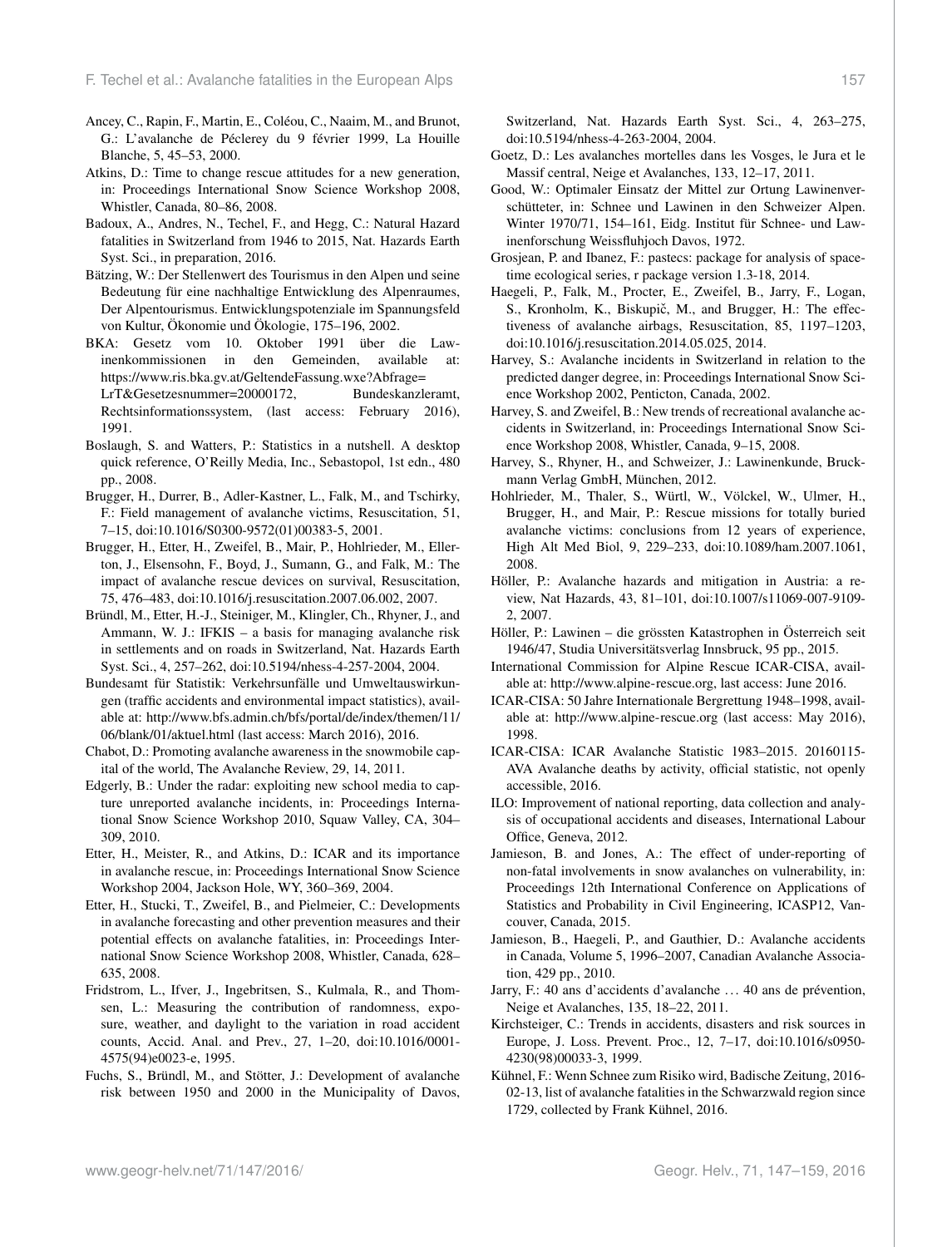- <span id="page-11-0"></span>Laternser, M. and Pfister, C.: Avalanches in Switzerland 1500-1990, in: Rapid mass movement as a source of climatic evidence for the Holocene, Palaeoclimate Research, 19, 241–266, 1997.
- <span id="page-11-14"></span>Luzian, R.: Lawinenereignisse und Witterungsablauf in Österreich. Winter 1987/88, 1988/89, 1989/90, 1990/91, Österreichischer Agrarverlag, Wien: 188 Seiten (FBVA-Berichte, Nr. 68), 1992.
- <span id="page-11-15"></span>Luzian, R.: Lawinenschäden in Österreich in der Periode von 1967/68 bis 1992/93, in: Proceedings Interpraevent 2000, Villach, Austria, 437–450, 2000.
- <span id="page-11-34"></span>Mair, P., Frimmel, C., Vergeiner, G., Hohlrieder, M., Moroder, L., Hösl, P., and Völckel, W.: Emergency medical helicopter operations for avalanche accidents, Resuscitation, 84, 492–495, doi[:10.1016/j.resuscitation.2012.09.010,](http://dx.doi.org/10.1016/j.resuscitation.2012.09.010) 2013.
- <span id="page-11-21"></span>Mann, H.: Nonparametric tests against trend, Econometrica, 13, 245–259, doi[:10.2307/1907187,](http://dx.doi.org/10.2307/1907187) 1945.
- <span id="page-11-1"></span>Margreth, S.: Die Wirkung des Waldes bei Lawinen, Forum für Wissen, 21–26, 2004.
- <span id="page-11-35"></span>Marty, C.: Regime shift of snow days in Switzerland, Geophys. Res. Lett., 35, 163–167, doi[:10.1029/2008gl033998,](http://dx.doi.org/10.1029/2008gl033998) 2008.
- <span id="page-11-5"></span>McCammon, I. and Hägeli, P.: An evaluation of rule-based decision tools for travel in avalanche terrain, Cold Reg. Sci. Technol., 47, 193–206, doi[:10.1016/j.coldregions.2006.08.007,](http://dx.doi.org/10.1016/j.coldregions.2006.08.007) 2007.
- <span id="page-11-22"></span>McLeod, A.: Kendall: Kendall rank correlation and Mann-Kendall trend test, [http://CRAN.R-project.org/package=Kendall,](http://CRAN.R-project.org/package=Kendall) r package version 2.2, 2011.
- <span id="page-11-9"></span>Meister, R.: Lawinenniedergänge mit Todesopfern in der Schweiz, in: Schnee und Lawinen in den Schweizer Alpen. Winter 1985/86, 195–206, Eidg. Institut für Schnee- und Lawinenforschung Weissfluhjoch Davos, 1987.
- <span id="page-11-25"></span>Meister, R.: Country-wide avalanche warning in Switzerland, in: Proceedings International Snow Science Workshop 1994, Snowbird, UT, 58–71, 1994.
- <span id="page-11-28"></span>Meister, R.: Avalanches: warning, rescue, prevention, in: ICAR conference Makarska, Croatia 2001, p. 8, 2001.
- <span id="page-11-4"></span>Munter, W.:  $3x \times 3$  Lawinen, Agentur Pohl und Schellhammer, Garmisch-Partenkirchen, 1st edn., 1997.
- <span id="page-11-32"></span>Österreichischer Alpenverein: Jahresbericht 2012, available at: [http://www.alpenverein.at/portal\\_wAssets/docs/der-verein/JB\\_](http://www.alpenverein.at/portal_wAssets/docs/der-verein/JB_2012_ebook.pdf) [2012\\_ebook.pdf](http://www.alpenverein.at/portal_wAssets/docs/der-verein/JB_2012_ebook.pdf) (last access: March 2016), 2012.
- <span id="page-11-11"></span>Page, C., Atkins, D., Shockley, L., and Yaron, M.: Avalanche deaths in the United States: a 45-year analysis, Wilderness Environ Med., 10, 146–151, 1999.
- <span id="page-11-26"></span>Pavšek, M.: Les avalanches dans les Alpes slovènes, La leçon à tirer des précédents historiques, in: Histoire et mémoire des risques naturels, 149–164, Grenoble: Maison des Sciences de l'Homme-Alpes, 2000.
- <span id="page-11-30"></span>Pavšek, M.: Snešni plazovi v Sloveniji (Avalanches in Slovenia), Geografija Slovenije 6, Ljubljana, 209 pp., 2002.
- <span id="page-11-29"></span>Pfeifer, C., Zeileis, A., and Höller, P.: Trend and regional analysis of fatal off-piste and backcountry avalanche accidents in Austria within the years 1968 and 2011, in: Proceedings International workshop on statistical modelling 2013, Palermo, Italy, 743–748, 2013.
- <span id="page-11-36"></span>Procter, E., Strapazzon, G., Dal Cappello, T., Castlunger, L., Staffler, H., and Brugger, H.: Adherence of backcountry winter recreationists to avalanche prevention and safety practices in northern Italy, Scand. J. Med. Sci. Sports, 24, doi[:10.1111/sms.12094,](http://dx.doi.org/10.1111/sms.12094) 2013.
- <span id="page-11-23"></span>R Core Team: R: A language and environment for statistical computing, R Foundation for Statistical Computing, Vienna, Austria, available at: <https://www.R-project.org/> (last access: March 2016), 2016.
- <span id="page-11-24"></span>Roch, A.: Neve e valanghe, Milano: Club Alpino Italiano, 1980.
- <span id="page-11-13"></span>Schaffhauser, H.: Lawinenereignisse und Witterungsablauf in Österreich. Winter 1986/87, Österreichischer Agrarverlag, Wien: 138 Seiten (FBVA-Berichte, Nr. 35), 1988.
- <span id="page-11-19"></span>Schweizer, J. and Lütschg, M.: Characteristics of humantriggered avalanches, Cold Reg. Sci. Technol., 33, 147–162, doi[:10.1016/s0165-232x\(01\)00037-4,](http://dx.doi.org/10.1016/s0165-232x(01)00037-4) 2001.
- <span id="page-11-12"></span>Sivardiére, F.: Le secours en avalanche, in: Guide neige et avalanche. Connaissances, pratiques, sécurité, 277–295, Edisud. Ouvrage collectif sous le patronage de l'ANENA. 2nd edn., 1998.
- <span id="page-11-16"></span>SLF: Schnee und Lawinen in den Schweizer Alpen, Jahrgänge (Winter 1950/51 bis Winter 1979/80), Eidg. Institut für Schneeund Lawinenforschung Weissfluhjoch Davos, 1950–1980.
- <span id="page-11-27"></span>SLF: Schnee und Lawinen in den Schweizer Alpen. Winter 1950/51, Eidg. Institut für Schnee- und Lawinenforschung Weissfluhjoch Davos: 231 pages (Nr. 15), 1952.
- <span id="page-11-18"></span>Stethem, C., Jamieson, B., Schaerer, P., Liverman, D., Germain, D., and Walker, S.: Snow avalanche hazard in Canada – a review, Nat Hazards, 28, 487–515, doi[:10.1023/A:1022998512227,](http://dx.doi.org/10.1023/A:1022998512227) 2003.
- <span id="page-11-33"></span>Techel, F.: Die Überlebenschancen sind gestiegen, Bergretter, 32, 10, 2015.
- <span id="page-11-10"></span>Techel, F. and Zweifel, B.: Recreational avalanche accidents in Switzerland: trends and patterns with an emphasis on burial, rescue methods and avalanche danger, in: Proceedings International Snow Science Workshop 2013, Grenoble, France, 1106–1112, 2013.
- <span id="page-11-8"></span>Techel, F., Zweifel, B., and Marty, C.: Schnee und Lawinen in den Schweizer Alpen. Hydrologisches Jahr 2014/15, WSL Institut für Schnee- und Lawinenforschung SLF Davos: 83 pages (WSL Ber. 37), 2015a.
- <span id="page-11-7"></span>Techel, F., Zweifel, B., and Winkler, K.: Analysis of avalanche risk factors in backcountry terrain based on usage frequency and accident data in Switzerland, Nat. Hazards Earth Syst. Sci., 15, 1985– 1997, doi[:10.5194/nhess-15-1985-2015,](http://dx.doi.org/10.5194/nhess-15-1985-2015) 2015.b.
- <span id="page-11-2"></span>Tschirky, F., Brabec, B., and Kern, M.: Avalanche rescue systems in Switzerland: experience and limitations, in: Proceedings International Snow Science Workshop 2000, Big Sky, MT, 369–376, 2000.
- <span id="page-11-17"></span>Valla, F.: The french experience in avalanche education for skiers, in: Proceedings International Snow Science Workshop 1984, Aspen, CO, 70–77, 1984.
- <span id="page-11-31"></span>Valla, F.: Les accidents d'avalanches dans les Alpes 1975-1989, Revue de géographique alpine, 78, 145–155, 1990.
- <span id="page-11-6"></span>Valt, M.: Incidenti da valanga sulle Alpi 1985–2009, Neve e Valanghe, 68, 14–23, 2009.
- <span id="page-11-3"></span>Valt, M. and Pivot, S.: Avalanche accident documentation is of fundamental importance to understand the dynamics, taking place in snow, of risky activities in order to implement the best possible prevention strategies, in: Proceedings International Snow Science Workshop 2013, Grenoble, France, 1142–1147, 2013.
- <span id="page-11-20"></span>Venables, W. and Ripley, B.: Modern Applied Statistics with S, Springer-Verlag, doi[:10.1007/978-0-387-21706-2,](http://dx.doi.org/10.1007/978-0-387-21706-2) 2002.